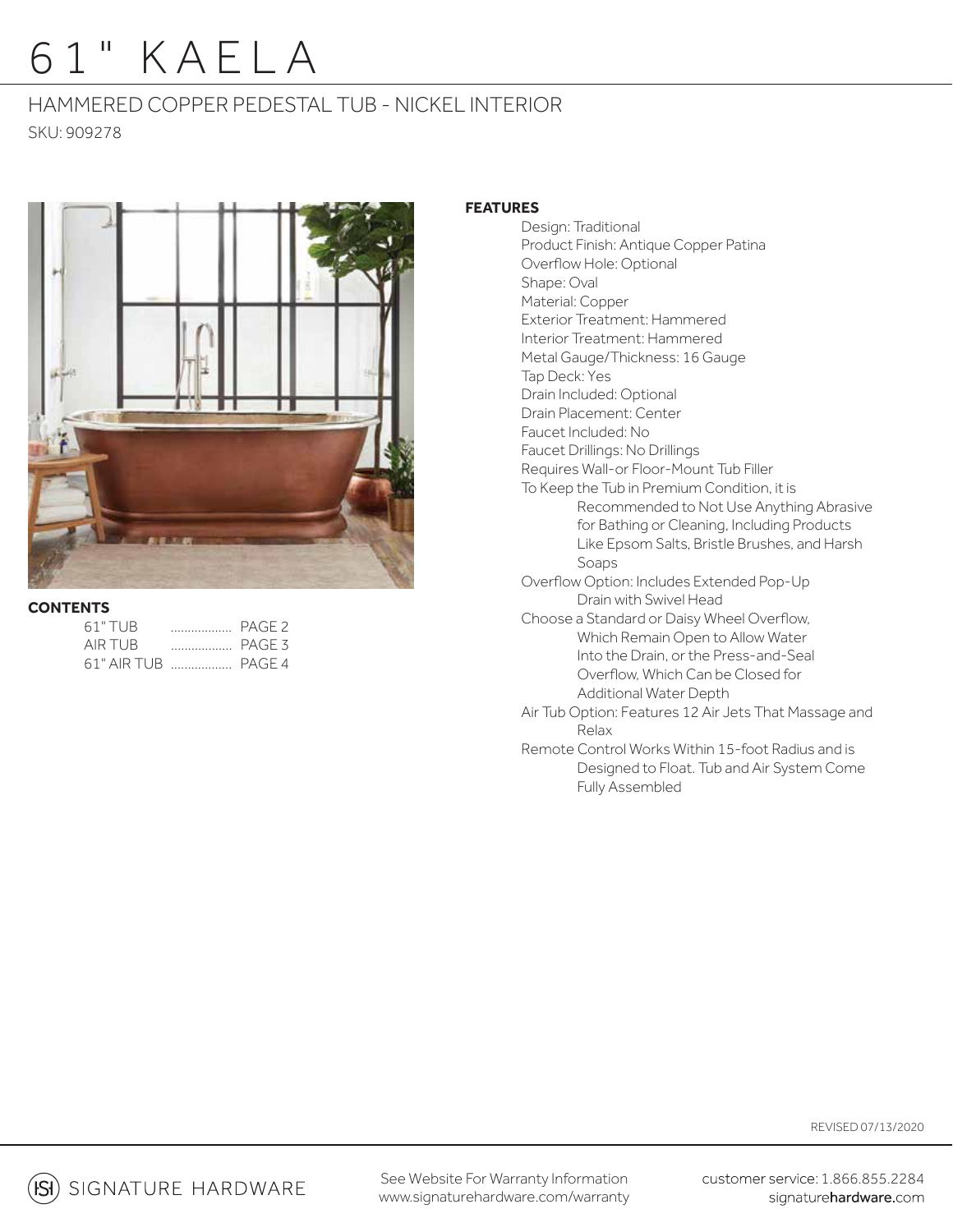# 61" KAELA

HAMMERED COPPER PEDESTAL TUB - NICKEL INTERIOR SKU: 909278





Optional Overflow Rough-in



#### **FEATURES**

Length: 61" Width: 31" Height: 26" Interior Tub Length: 45" Interior Tub Width: 21-1/2" Water Capacity Without/With Overflow: (Gallons): 75/65 Water Depth Without/With Overflow: 18-14"/15-1/2" Tub Weight Uncrated (lbs): 70 Tub Weight Crated (lbs): 185

**PRODUCT IMAGE**



All dimensions and specifications are nominal and may vary. Use actual products for accuracy in critical situations.

PAGE 2

SIGNATURE HARDWARE ISI)

See Website For Warranty Information www.signaturehardware.com/warranty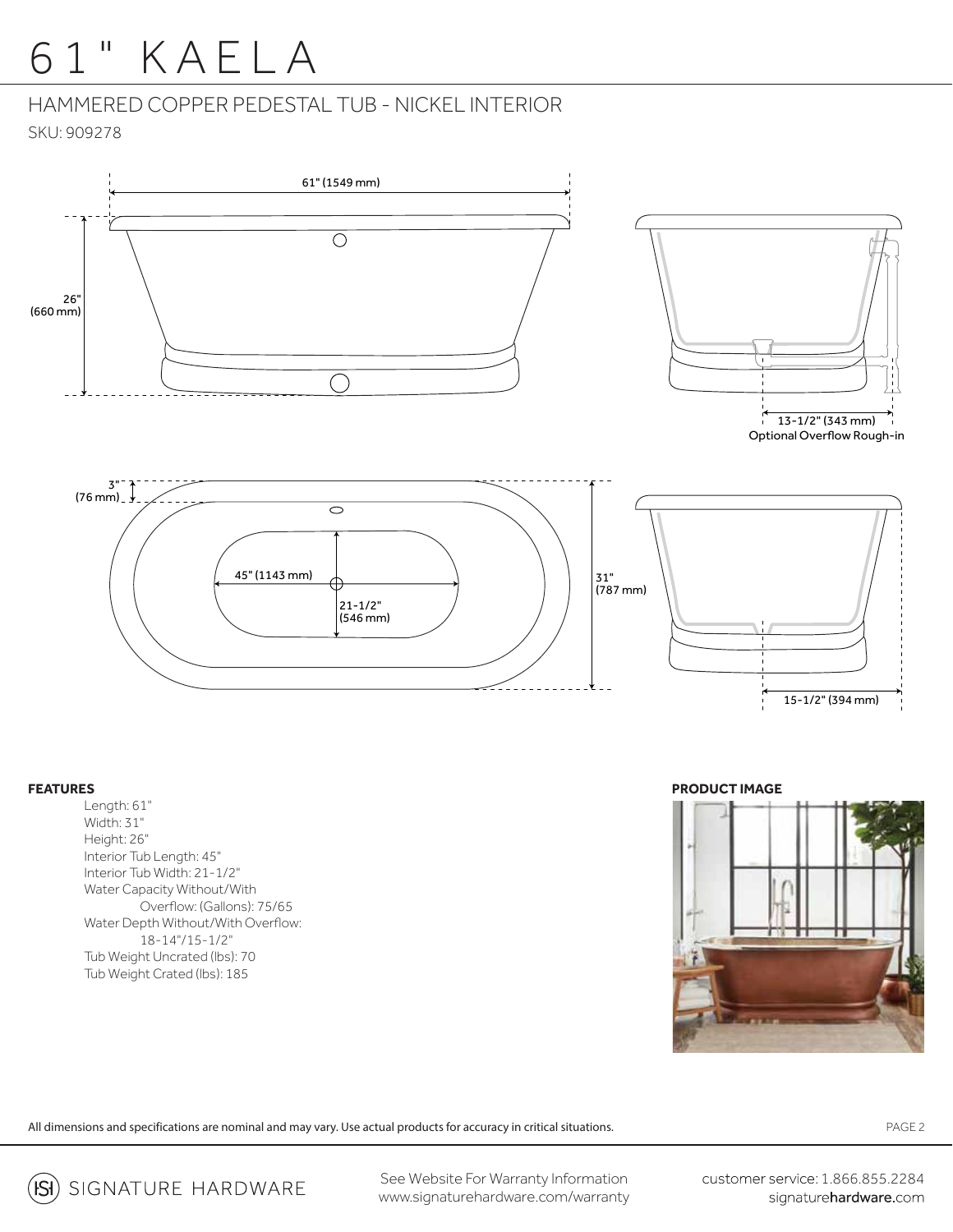# 61" KAELA AIR TUB

## HAMMERED COPPER PEDESTAL TUB - NICKEL INTERIOR

SKU: 909278

## **COMPONENTS LIST**

- BM-TWP BALL CHECK VALVE JETS
- MANI-SD-A SECURITY DEVICE
- MAN-A-4-AC MANIFOLD
- SILVER SLS+ VARIABLE SPEED BLOWER

### **INSTALLATION**

Install blower behind a wall (with an access panel) or in a closet. Blower can also be installed under floor. Ensure the security device, MANI-DS-A, is at least:

• 2" Above the tub rim

Security device and hose can be mounted in wall

## **REMOTE CONTROL**

- CG+/RTC-SENSOR-WP
- 12 15 YEAR BATTERY LIFE

### **INSIDE OF BATH**

• (12) MAXI AIR JETS WITH 24 OPENINGS





ELBOWS FOR AIR JETS

TEES FOR AIR JETS





All dimensions and specifications are nominal and may vary. Use actual products for accuracy in critical situations.

PAGE 3

SIGNATURE HARDWARE  $|S|$ 

See Website For Warranty Information www.signaturehardware.com/warranty